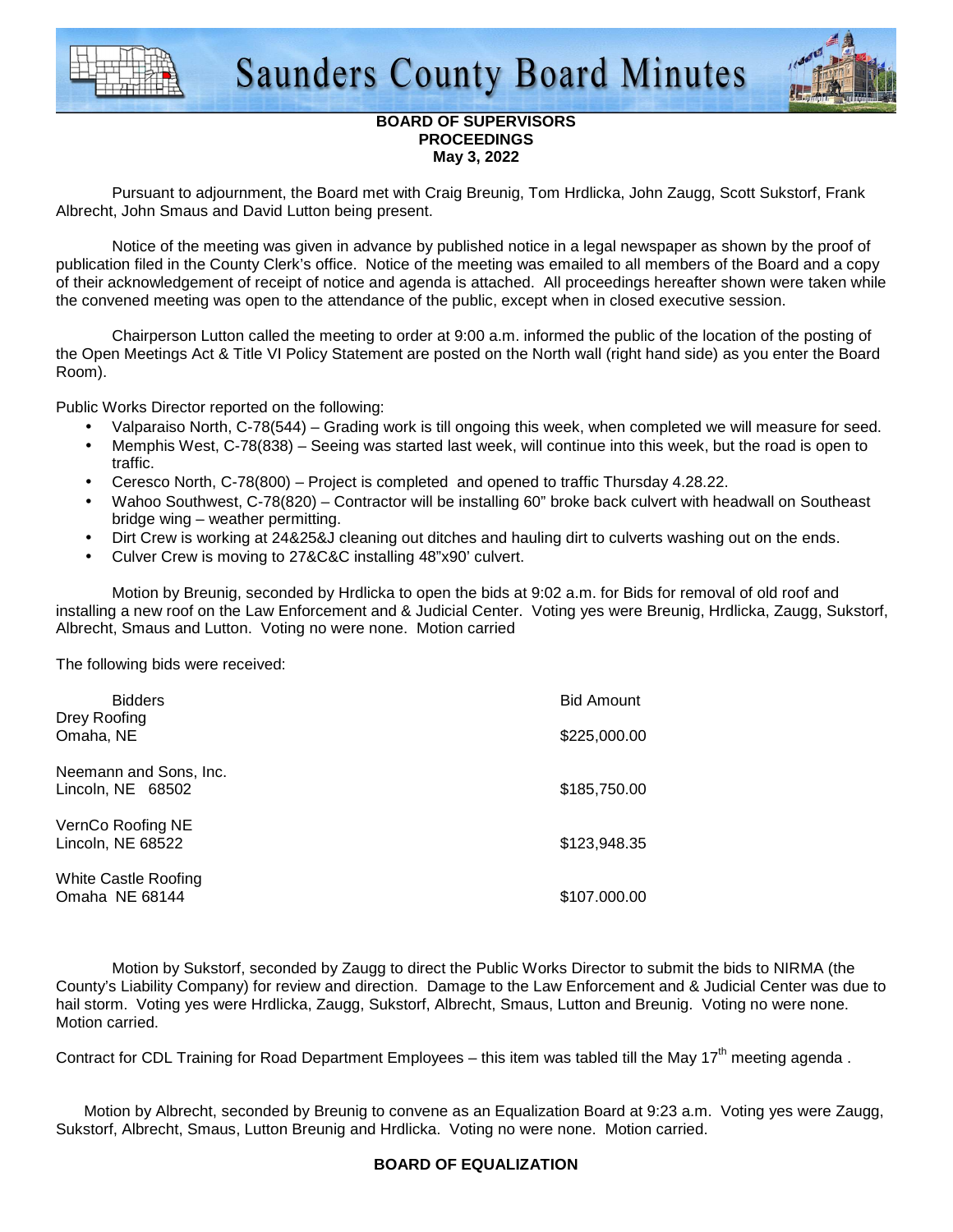



### **PROCEEDINGS May 3, 2022**

 Pursuant to adjournment Sine Die, the Board met with Frank Albrecht, John Smaus, David Lutton, Craig Breunig, Tom Hrdlicka, John Zaugg and Scott Sukstorf present.

 Notice of the meeting was given in advance by published notice in a legal newspaper as shown by the proof of publication filed in the County Clerk's office. Notice of the meeting was emailed to all members of the Board and a copy of their acknowledgement of receipt of notice and agenda is attached. All proceedings hereafter shown were taken while the convened meeting was open to the attendance of the public.

 Chairperson Sukstorf called the meeting to order at 9:23 a.m. and informed the public of the location of the posting of the Open Meetings Act & Title VI Policy Statement are posted on the North wall (right hand side) as you enter the Board Room).

 Motion by Albrecht, seconded by Smaus to approve Tax Correction #5855 through #5862, as presented by the County Assessor. Voting yes were Sukstorf, Albrecht, Smaus, Lutton, Breunig, Hrdlicka and Zaugg. Voting no were none. Motion carried.

 The proceedings of the foregoing meeting were recorded and are on file in the County Clerk's office. All items considered by the Board of Equalization were included in the agenda published or posted prior to said meeting.

Chairperson Sukstorf declared the meeting adjourned Sine Die at 9:28 a.m.

ATTEST: \_\_\_\_\_\_\_\_\_\_\_\_\_\_\_\_\_\_\_\_\_\_\_\_\_\_\_\_\_ \_\_\_\_\_\_\_\_\_\_\_\_\_\_\_\_\_\_\_\_\_\_\_\_\_\_\_\_\_\_\_\_\_\_

Saunders County Clerk Chairperson Board of Equalization

Upon the adjournment of the Equalization Board, the Saunders County Board of Supervisors reconvened in their Regular schedule Board meeting.

The Board held a brief discussion with the County Treasurer, with regards to the Saunders County ARPA Funds.

Motion by Sukstorf, seconded by Breunig to approve the County's Payroll for the May 6<sup>th</sup> pay period; the County Treasurer is hereby authorized to issue a check to the Saunders County Imprest County for the full amount for all funds. Voting yes were Albrecht, Smaus, Lutton, Breunig, Lutton, Breunig, Hrdlicka and Zaugg. Voting no were none. Motion carried.

Motion by Smaus, seconded by Zaugg to approve the minutes of the April 26<sup>th</sup> Board meeting. Voting yes were Smaus, Lutton, Breunig, Hrdlicka, Zaugg, Sukstorf and Albrecht. Voting no were none. Motion carried.

## Committee Reports:

 Board Member Hrdlicka briefly discussed the Courthouse windows and the different companies that have been to the Courthouse to inspect the windows and take measurements. He also discussed the steps by the Internal Flame.

# Open Discussion from the Public

Board Member Breunig discussed the Open House held at Mead with regards to AltEn.

 The proceedings of the foregoing meeting were recorded and are on file in the County Clerk's office. All items considered by the Board of Supervisors were included in the agenda published or posted prior to said meeting.

Chairperson Lutton declared the meeting adjourned at 10:14 a.m.

ATTEST: \_\_\_\_\_\_\_\_\_\_\_\_\_\_\_\_\_\_\_\_\_\_\_\_\_\_\_\_\_ \_\_\_\_\_\_\_\_\_\_\_\_\_\_\_\_\_\_\_\_\_\_\_\_\_\_\_\_\_\_\_\_\_\_